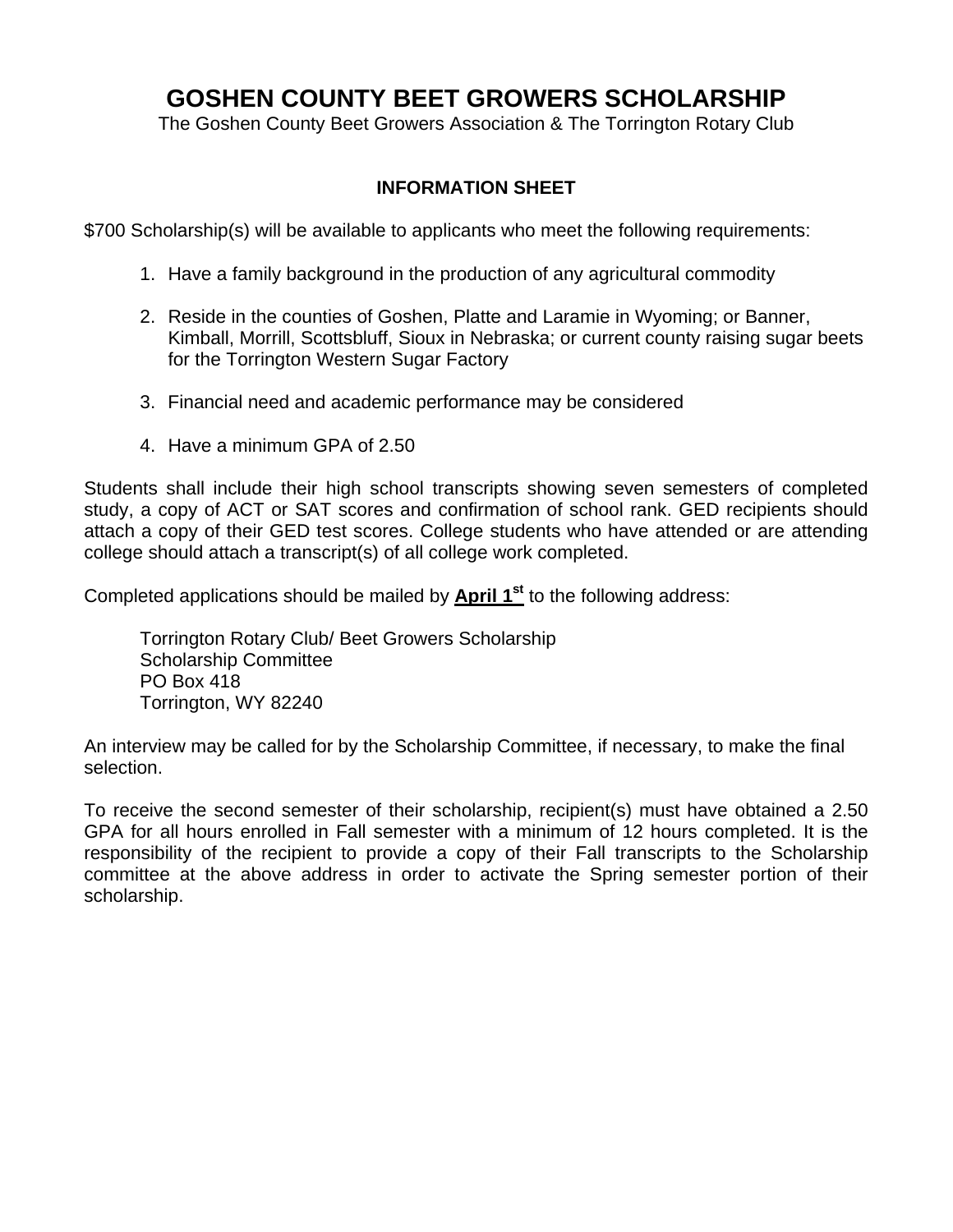### **Goshen County Beet Growers Scholarship**

Complete the sections of the application as outlined on each page. There is not limit to the number of applicants that may be submitted. The committee will select the recipients from the application that meet all requirements which are indicated on the attached information page.

|                                  | Name: Last                                                 | First                          | Middle                                                                                                                                                                                                                              |
|----------------------------------|------------------------------------------------------------|--------------------------------|-------------------------------------------------------------------------------------------------------------------------------------------------------------------------------------------------------------------------------------|
|                                  |                                                            |                                | Address: <u>Address:</u> Address: Address: Address: Address: Address: Address: Address: Address: Address: Address: Address: Address: Address: Address: Address: Address: Address: Address: Address: Address: Address: Address: Addr |
|                                  | Street, Route, PO Box                                      |                                |                                                                                                                                                                                                                                     |
|                                  |                                                            |                                |                                                                                                                                                                                                                                     |
| City                             | <b>State</b>                                               | Zip                            | Phone                                                                                                                                                                                                                               |
|                                  | Social Security Number:<br><u> Social Security Number:</u> |                                |                                                                                                                                                                                                                                     |
|                                  |                                                            |                                | Brief Description of Your Ag Related Background: _______________________________                                                                                                                                                    |
|                                  |                                                            |                                |                                                                                                                                                                                                                                     |
|                                  |                                                            | <b>High School Information</b> |                                                                                                                                                                                                                                     |
|                                  |                                                            |                                |                                                                                                                                                                                                                                     |
|                                  |                                                            |                                |                                                                                                                                                                                                                                     |
|                                  |                                                            |                                | □ High School Diploma □ GED Date Received: □ GED                                                                                                                                                                                    |
|                                  | Have you attended any other institutions? $\Box$ No        |                                | 1Yes                                                                                                                                                                                                                                |
| Name of Institution              |                                                            |                                | Location                                                                                                                                                                                                                            |
| Dates of Attendance              |                                                            |                                | Degree (if any) received                                                                                                                                                                                                            |
|                                  |                                                            |                                |                                                                                                                                                                                                                                     |
|                                  |                                                            |                                |                                                                                                                                                                                                                                     |
| <b>Future Plans:</b>             | I plan to attend                                           |                                |                                                                                                                                                                                                                                     |
|                                  |                                                            |                                |                                                                                                                                                                                                                                     |
|                                  | Parent or Guardian: National Parent of Guardian:           |                                |                                                                                                                                                                                                                                     |
| Address, if other than your own: |                                                            | Street, Route, PO Box          |                                                                                                                                                                                                                                     |
|                                  |                                                            |                                |                                                                                                                                                                                                                                     |
| City                             | State                                                      | Zip                            | Phone                                                                                                                                                                                                                               |

#### GENERAL INFORMATION